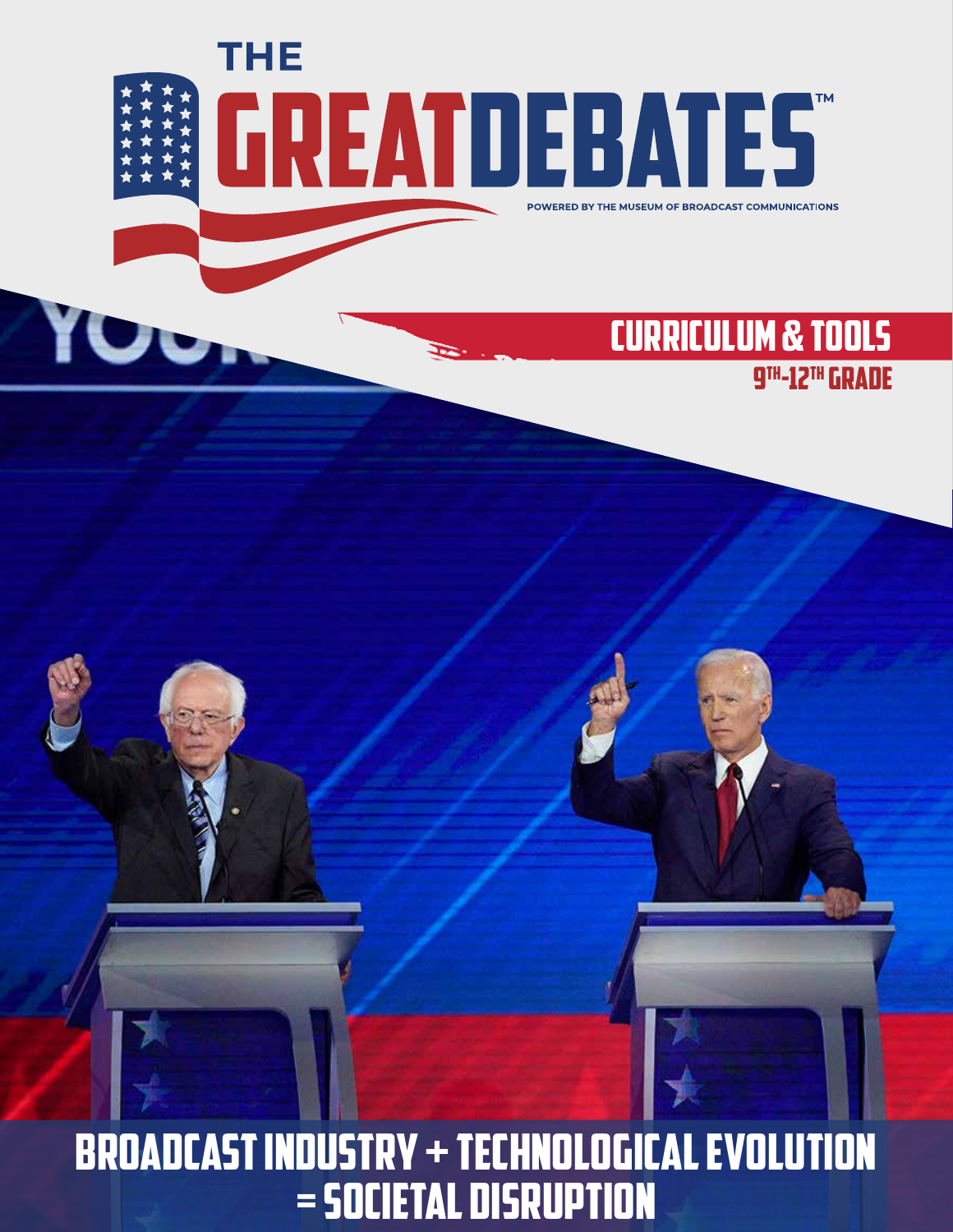

# Broadcast Industry+Technological Evolution =Societal Disruption

This high-school lesson plan has been developed to help students improve media literacy by looking at how the media has evolved over time due to the advent of new technologies.

From radio to television to digital broadcasting and streaming, the media recreates itself and others have to follow. One place where the disruption is evident is presidential elections as candidates and their supporting staffs have had to navigate quickly the changes in broadcasting in the last 100 years. Students will look at the ripple effect that results in disruption of the norm in various industries.

Students will read at least two articles on the media's origins and its evolution. Students will also look at the specific changes to create an outline of the history of evolution/disruptions. Students will then use critical thinking to come to their own conclusions about how media affects different industries and which ones are most impacted.

The readings and activities in this lesson focus on historical shifts in the media and offer a brief discussion on the future of media disruption. Students can read, view and listen to how media has changed over time, and highly proficient students have the option to look further into the future and find out how the media predicts disruption to come. The assessments in this lesson encourage students to engage in freethinking, and real-world application.

The first assessment is an exit slip in which students predict the next media disruption and back that prediction up using complete sentences. The homework assignment for this lesson asks students to interview an adult on how media disruption affects (or has affected) their life and how it affects their daily news-consuming habits as well. Students can see the real-world applications of this lesson by completing this assignment. An alternative assignment has been provided if needed.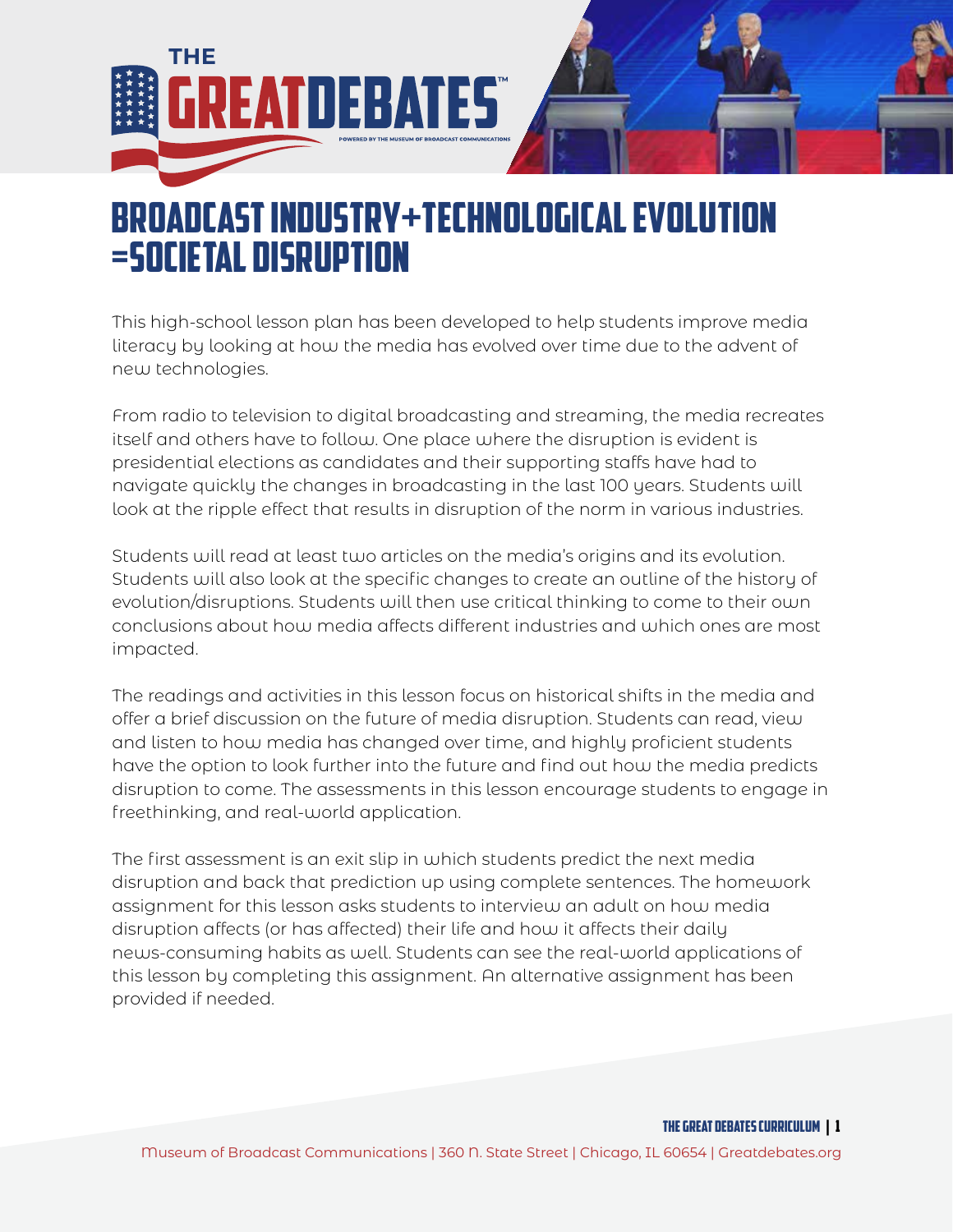# **SUMMARY**

This learning module presents how media has shifted over time, and asks students to organize their thoughts on those shifts in the form of a graphic organizer. The module then leads students into free thinking on what other aspects of life are affected by these disruptions. Finally, students will connect their findings in this lesson to real life by interviewing an adult about media disruption.

# MATERIALS NEEDED

## **Teacher Student**

- Teacher Computer/tablet
- Projector
- Access to website
- Worksheets and answer key
- Handouts

# **STANDARDS**

- Computers/tablets for reading/viewing
- Access to website
- Headphones if choosing video research
- Worksheets/handouts

D2.HIS.14.9-12.

Analyze multiple and complex causes and effects of events in the past

D2.HIS.6.9-12.

Analyze the ways in which the perspectives of those writing history shaped the history that they produced.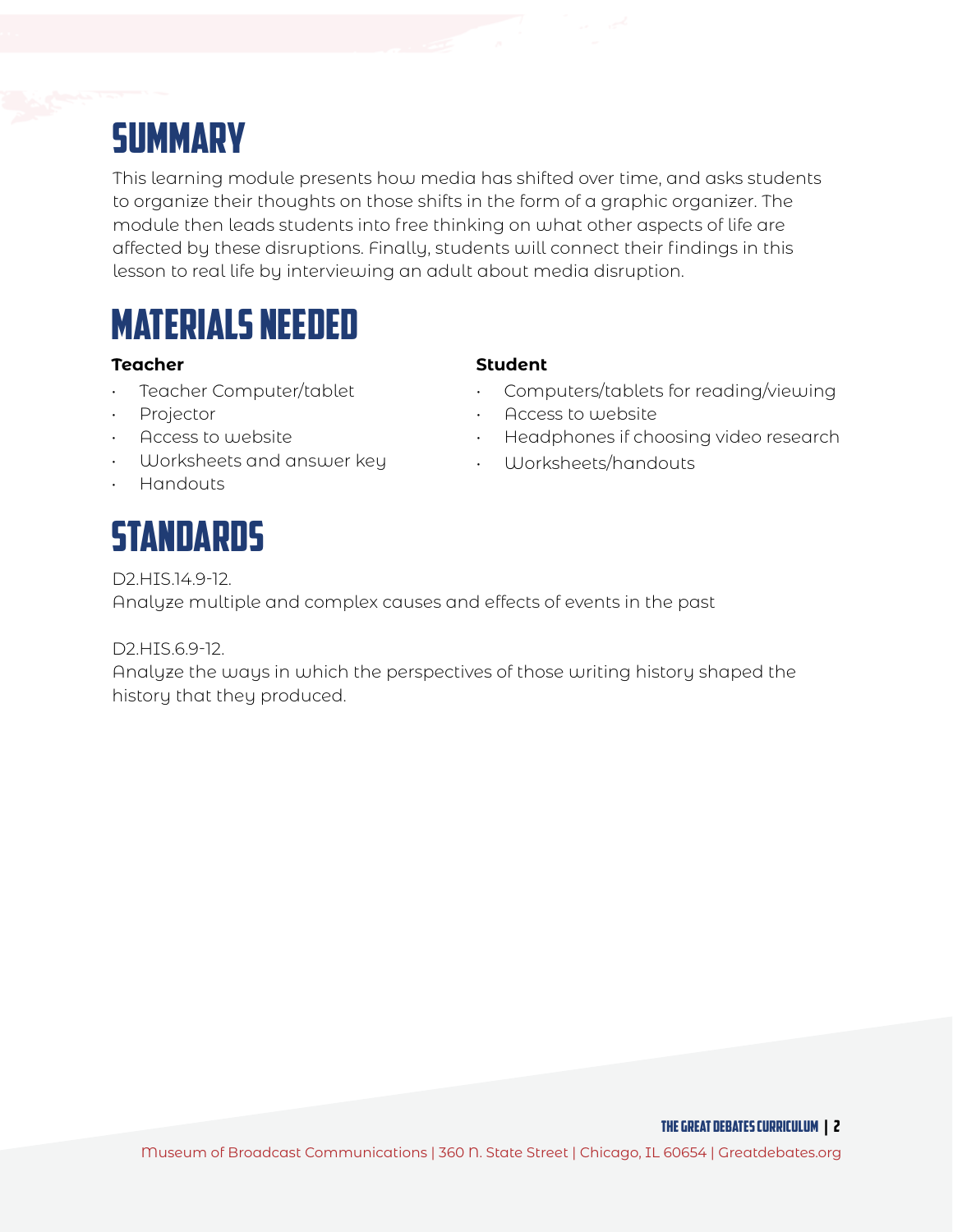# LEARNING OBJECTIVES

- Given readings and direction, the students will be able to complete an outline of the changes in media as it relates to certain industries by filling in at least two sections of a pre-made outline as part of the class discussion.
- Given an outline of media disruption, the students will be able to identify which industries would be affected by each change in the media by coming up with at least two industries affected by each shift in media and how each industry is affected.
- Given new knowledge gained through this lesson, the students will be able to come up with at least five interview questions and they will be able to carry out that interview with someone who experienced media disruptions in their lifetime.
- Given information on media disruption and time to discuss as a class, the students will be able to forecast what the future of media will look like.

| <b>Teacher</b>                                                                                                                                                                                                                                      | <b>Student</b>                       | <b>Minutes</b> |
|-----------------------------------------------------------------------------------------------------------------------------------------------------------------------------------------------------------------------------------------------------|--------------------------------------|----------------|
| <b>Day 1:</b> Teacher introduces<br>the essential question for this<br>lesson, "How does a change<br>in the media industry affect<br>your day-to-day life?"<br>Use projector to show<br>students a short, five minute<br>video on media disruption. | Students are listening,<br>watching. | 6 Minutes      |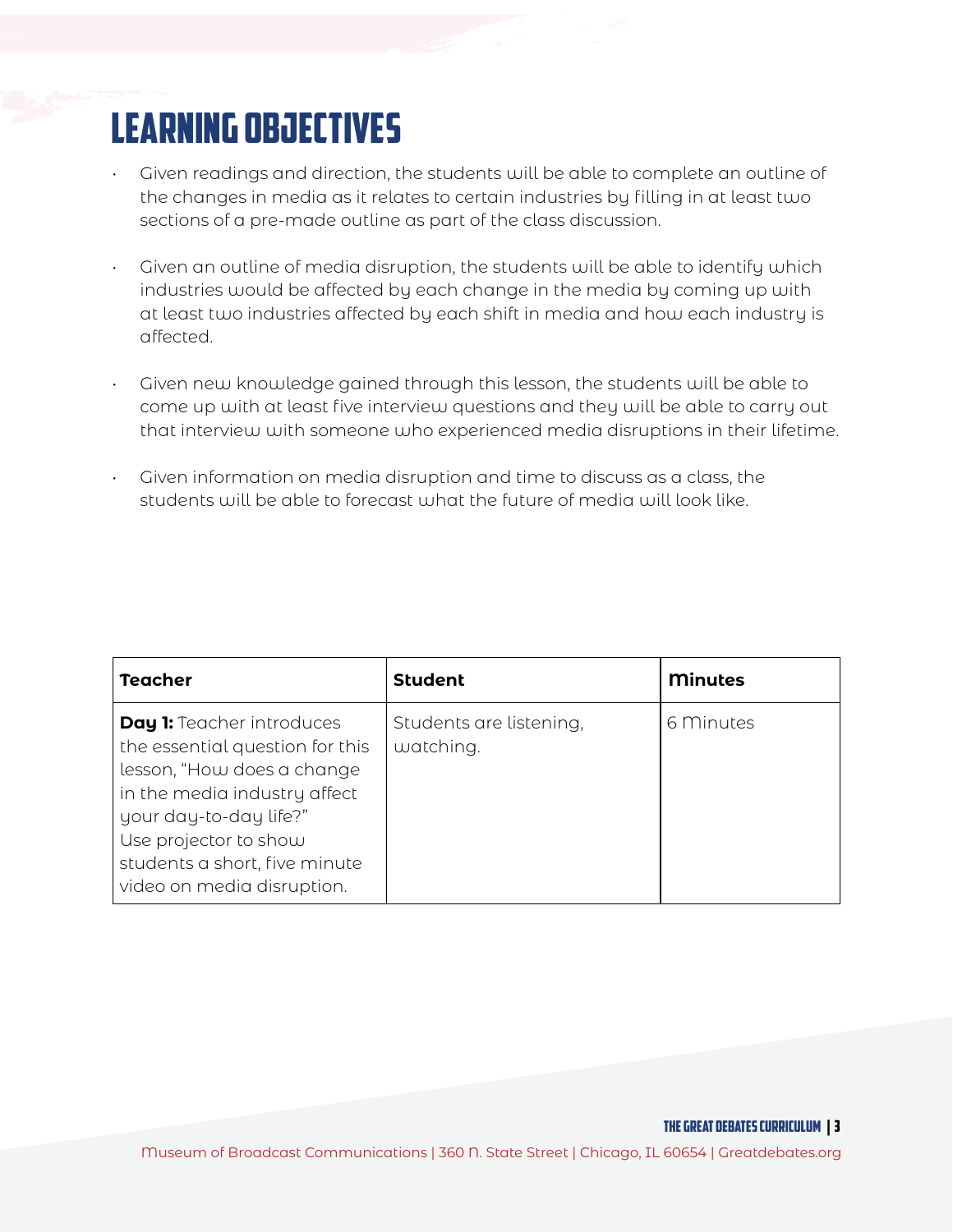| <b>Teacher</b>                                                                                                                                                                                                                                                                                                                                                                                                                                                             | <b>Student</b>                                                                        | <b>Minutes</b> |
|----------------------------------------------------------------------------------------------------------------------------------------------------------------------------------------------------------------------------------------------------------------------------------------------------------------------------------------------------------------------------------------------------------------------------------------------------------------------------|---------------------------------------------------------------------------------------|----------------|
| Initiate class discussion:<br>Ask students the following<br>questions and ask for them<br>to answer out loud before<br>beginning the activity:<br>1. What do you think the<br>earliest form of news media<br>was?<br>2. What new kind of media<br>would have come along to<br>disrupt that?<br>3. How do you think day-to-<br>day life might have changed<br>as a result of that disruption?<br>What other industries might<br>be affected by this shift in<br>news media? | Students are discussing<br>as a class.                                                | 5 Minutes      |
| Direct students to the<br>article on early journalism<br>(link in the resource guide).<br>Read this together as a class.                                                                                                                                                                                                                                                                                                                                                   | Students are reading, taking<br>turns or listening to teacher<br>reading.             | 10 Minutes     |
| Share the worksheet titled<br>"Outlining Disruption in the<br>Media Industry" and go over<br>it with students, explaining<br>that each box on the left<br>should be filled in while they<br>read, but to leave right-hand<br>boxes empty for now. Fill out<br>the first two boxes for "Earliest<br>Media" and Disruption 1"<br>together based on the early<br>media article.                                                                                               | Students are listening, filling<br>out "Earliest Media," and<br>"Disruption 1" boxes. | 5 Minutes      |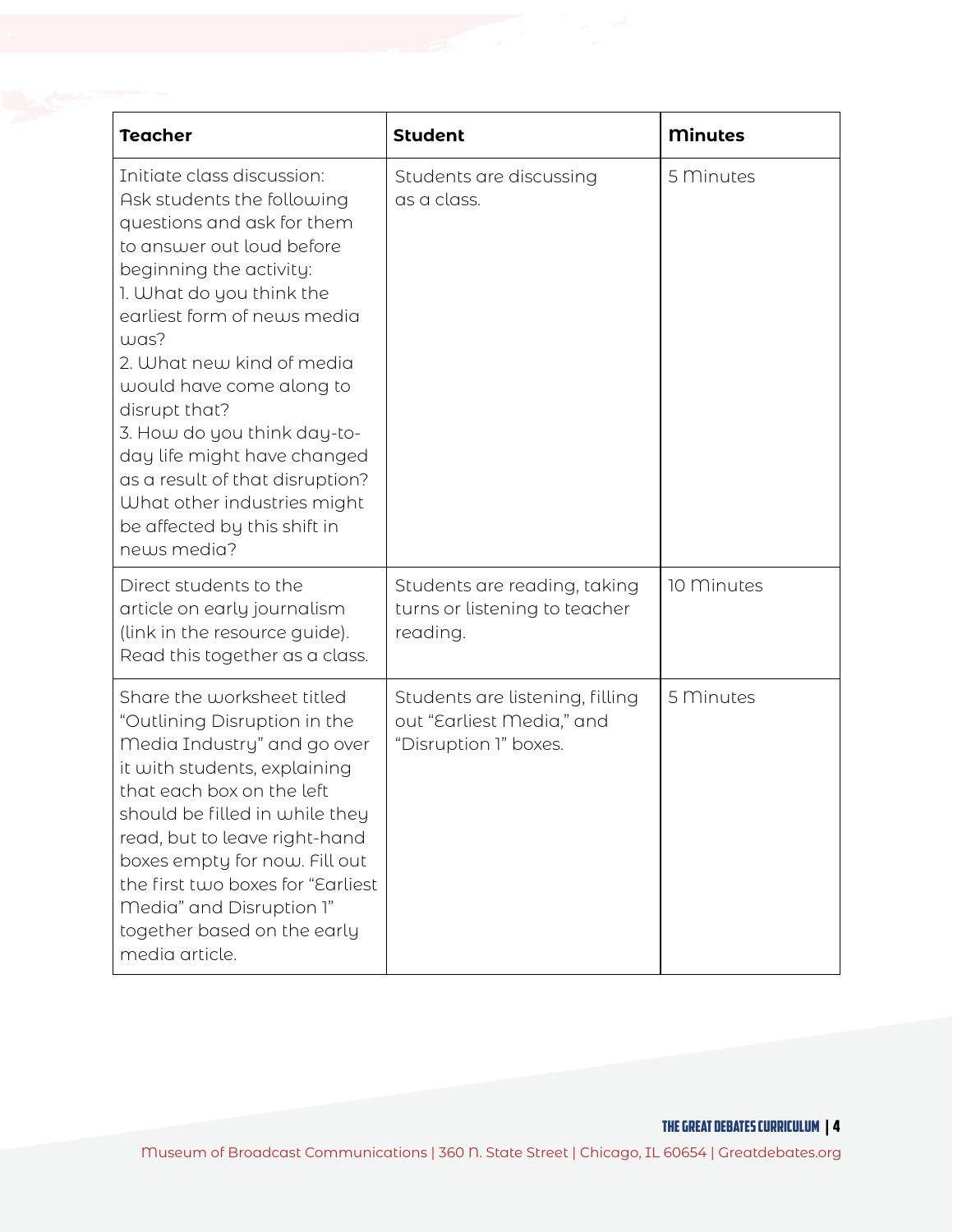| <b>Teacher</b>                                                                                                                                                                                                                                                                                             | <b>Student</b>                                                                                                   | <b>Minutes</b> |  |
|------------------------------------------------------------------------------------------------------------------------------------------------------------------------------------------------------------------------------------------------------------------------------------------------------------|------------------------------------------------------------------------------------------------------------------|----------------|--|
| Next, have students read the<br>article on media disruption<br>(link in bottom of this lesson)<br>either individually or in<br>groups. Students should be<br>filling in the left side of the<br>outline as they read to help<br>them organize their thoughts.                                              | Students reading, filling in<br>left side of outline worksheet                                                   | 10 Minutes     |  |
| Go through the outline with<br>students. Project the outline<br>on the screen or write it out<br>on the board for the class<br>to check their answers. You<br>may want to do this as a<br>class. (Key is on second page<br>of worksheet)                                                                   | Students are checking their<br>answers with the teacher.                                                         | 5 Minutes      |  |
| If you have not already,<br>divide students into four<br>groups. Assign each group a<br>president: Theodore Roosevelt,<br>Franklin Roosevelt, Harry<br>Truman or Barack Obama.<br>Instruct students to read/<br>watch/looking over as many<br>of the materials included here<br>regarding their president. | Students are getting into<br>groups, reading, watching,<br>or perusing materials on<br>their assigned president. | 15 Minutes     |  |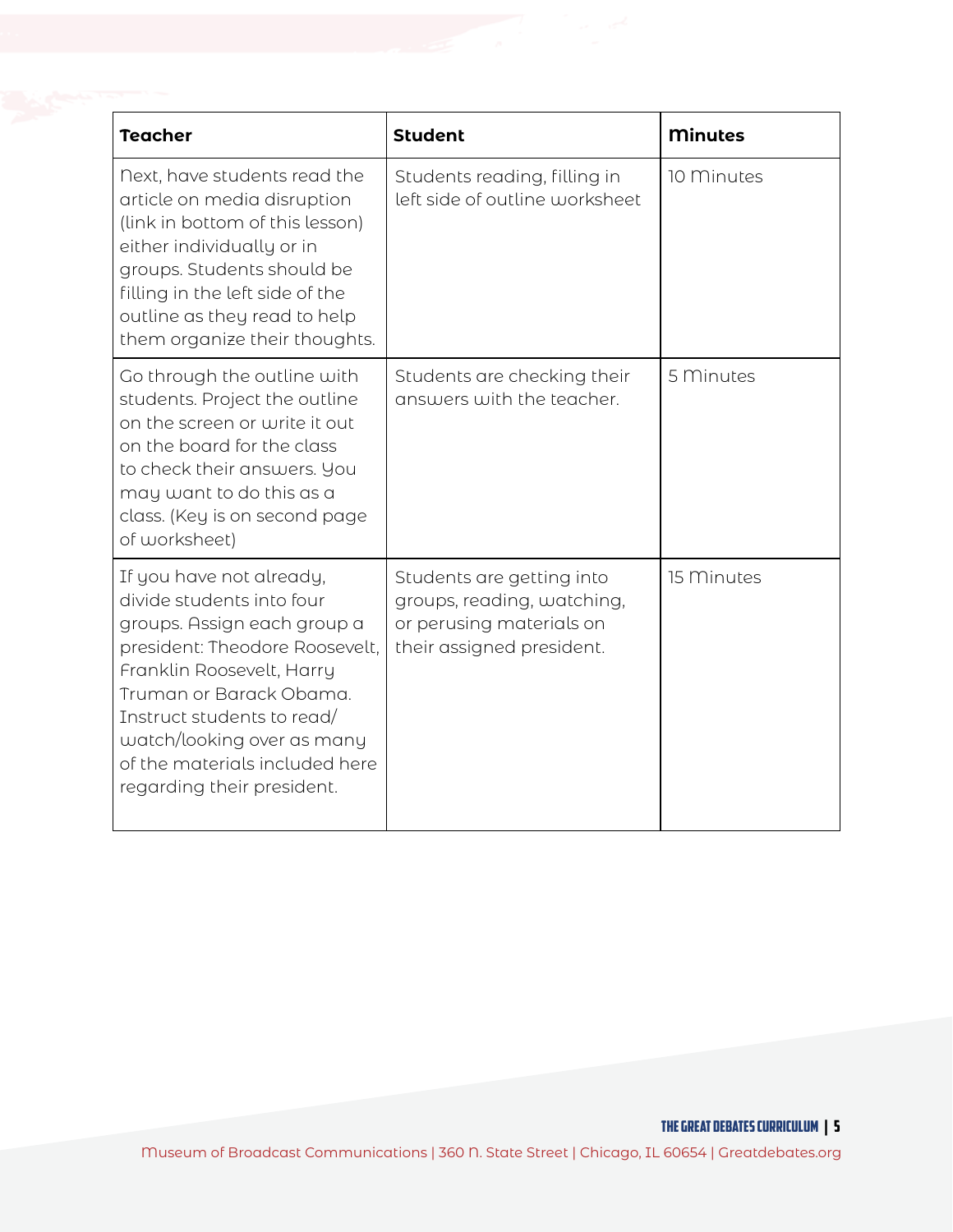| <b>Teacher</b>                                                                                                                                                                                                                                                                                                                                                                                                                                                     | <b>Student</b>                                                                                                           | <b>Minutes</b> |
|--------------------------------------------------------------------------------------------------------------------------------------------------------------------------------------------------------------------------------------------------------------------------------------------------------------------------------------------------------------------------------------------------------------------------------------------------------------------|--------------------------------------------------------------------------------------------------------------------------|----------------|
| At the end of the 10 minutes,<br>direct students to the second<br>page of the worksheet. They<br>are to answer the three<br>questions on their president<br>based on the articles, audio<br>files, or videos about him.<br>Suggested answers are<br>provided in the key, be sure<br>to direct students to use<br>their freethinking to answer<br>question three.                                                                                                   | Students are writing,<br>answering questions.                                                                            | 5 minutes      |
| Bring the class back together<br>and discuss what each group<br>wrote down about each<br>president. Be sure to ask them<br>to explain their answers.                                                                                                                                                                                                                                                                                                               | Students are discussing<br>as a class.                                                                                   | 5 minutes      |
| Next, in their groups, have<br>them work on the right<br>side of the worksheet,<br>"Industries Affected." They<br>are to brainstorm ideas as to<br>what other industries might<br>be affected by each shift in<br>media. Each student should<br>write down at least two<br>industries affected by each<br>shift. Tell students they do<br>not need to write out their<br>answers in full sentences, but<br>be prepared to discuss their<br>answers with the class. | Students are working in<br>groups, filling out right<br>side of the worksheet<br>in preparation for class<br>discussion. | 5-10 minutes   |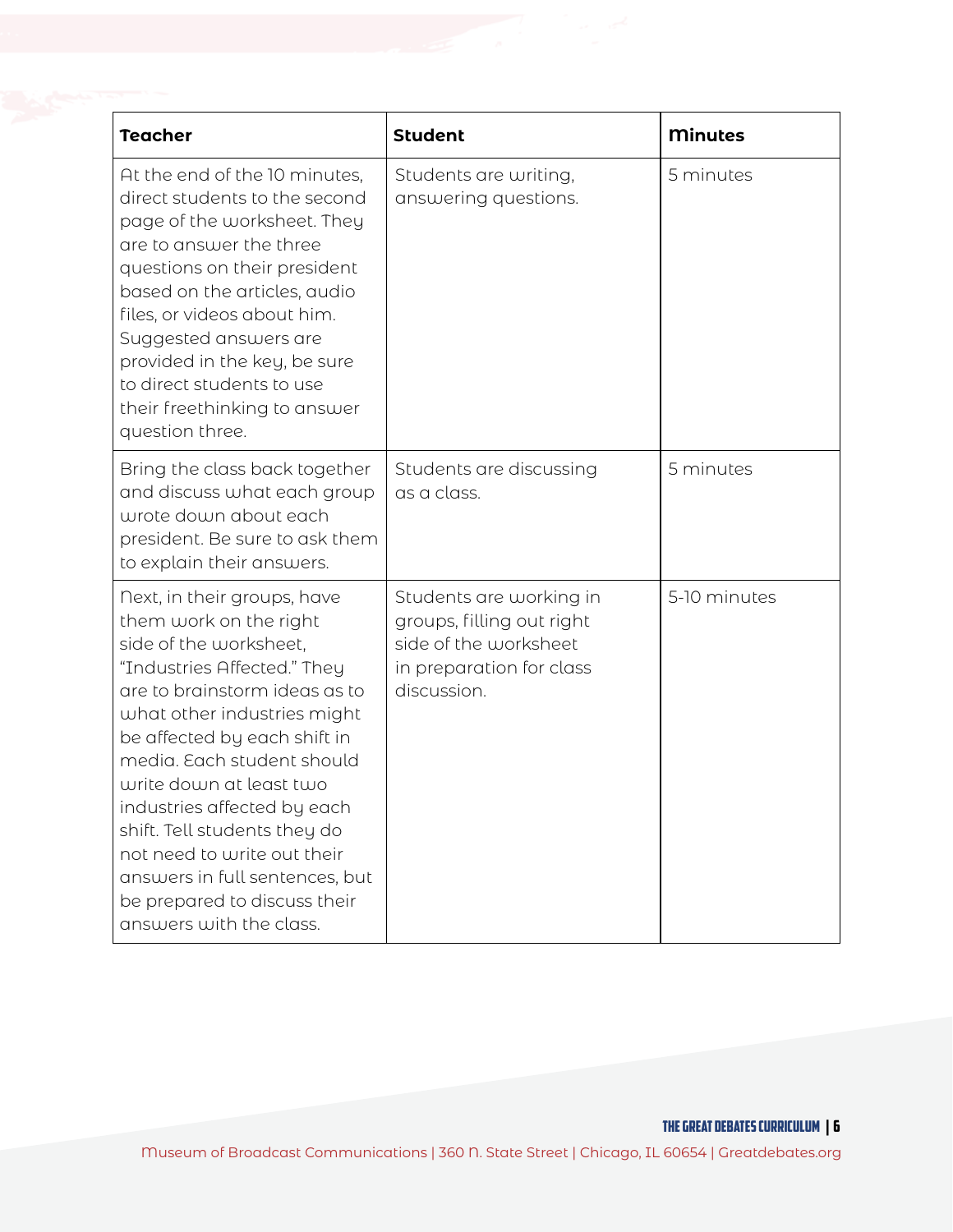| <b>Teacher</b>                                                                                                                                                                                                                                                                                                                                                                                                                                           | <b>Student</b>                                                                                                        | <b>Minutes</b> |
|----------------------------------------------------------------------------------------------------------------------------------------------------------------------------------------------------------------------------------------------------------------------------------------------------------------------------------------------------------------------------------------------------------------------------------------------------------|-----------------------------------------------------------------------------------------------------------------------|----------------|
| Now, have a class discussion<br>about what industries the<br>students wrote down. Ask<br>them to explain why the<br>industries they wrote down<br>would be affected by this<br>disruption of the media<br>industry. (Answers in Key<br>are suggestions, but students<br>may come up with different<br>answers).<br>Ask your students: What<br>disruptions in the media do<br>you think Donald Trump is<br>dealing with? What about<br>future presidents? | Students are discussing.                                                                                              | 5-10 minutes   |
| Hand out the assignment<br>sheets - interviewing an<br>adult about media disruption.<br>Tell students they should<br>interview parents, guardians,<br>neighbors, or teachers for<br>this assignment. (It would<br>be beneficial to have some<br>teachers agree to be interview<br>subjects beforehand.)                                                                                                                                                  | Students are writing down<br>and completing assignment<br>for homework within the<br>teacher-specified<br>time frame. | Homework       |
| If students cannot complete<br>the assignment, or an adult<br>cannot be found for them to<br>interview, they may complete<br>the alternate assignment are<br>on the next page. Handouts<br>for that alternate assignment<br>are on the second page of the<br>assignment sheet handout<br>document.                                                                                                                                                       | Students are writing down<br>and completing assignment<br>for homework within the<br>teacher-specified<br>time frame. | Homework       |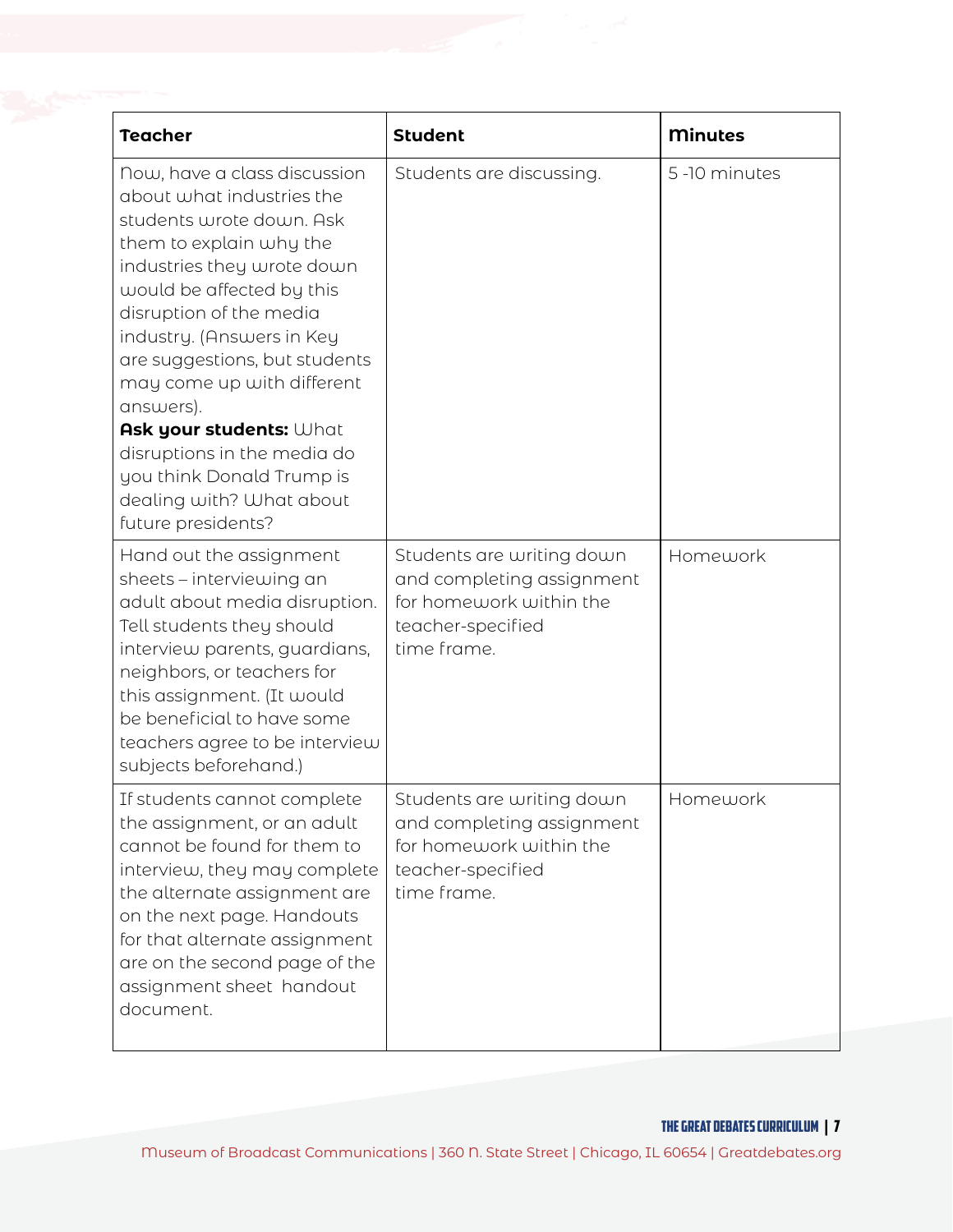| <b>Teacher</b>                                                                                                                                                                                                            | <b>Student</b>                                  | <b>Minutes</b> |
|---------------------------------------------------------------------------------------------------------------------------------------------------------------------------------------------------------------------------|-------------------------------------------------|----------------|
| Five minutes before the end<br>of the class, hand out the exit<br>slips, which ask students to<br>predict the next disruption to<br>the media industry. Tell them<br>to defend their answer in at<br>least two sentences. | Students are writing, filling<br>out exit slip. | 5 minutes      |
| Day 2: Students hand in<br>homework assignments to<br>teacher for a grade.                                                                                                                                                | Students are handing in<br>homework.            | 2-3 minutes    |

# Assessments

| <b>Exit Slip</b>                                                                               | After the lesson is completed, about 5 minutes prior<br>to the end of class, the teacher will distribute copies<br>of the exit slip and instruct student to write two to<br>four sentences on what he or she thinks the future<br>of media will look like: Will it be virtual reality,<br>streaming news shows, or something else entirely?<br>There are no wrong answers, but students should<br>think their predictions through. |
|------------------------------------------------------------------------------------------------|------------------------------------------------------------------------------------------------------------------------------------------------------------------------------------------------------------------------------------------------------------------------------------------------------------------------------------------------------------------------------------------------------------------------------------|
| <b>Interview &amp; Write Up</b>                                                                | Students will be given an option to interview an<br>adult about media disruption. They will be given<br>two interview questions and must come up with<br>three more to find out from a friend or family<br>member what media disruption can affect. Students<br>will synthesize their findings from this interview in a<br>one-page paper.                                                                                         |
| Alternate assignment -<br><b>Prediction proposal</b><br>(for those who cannot do<br>interview) | For those students who simply cannot find an adult<br>to interview, they can do a three-paragraph write-<br>up of their prediction for the next disruption in the<br>media. This will predict how this disruption or new<br>technology will change media and how it will affect<br>at least two other industries.                                                                                                                  |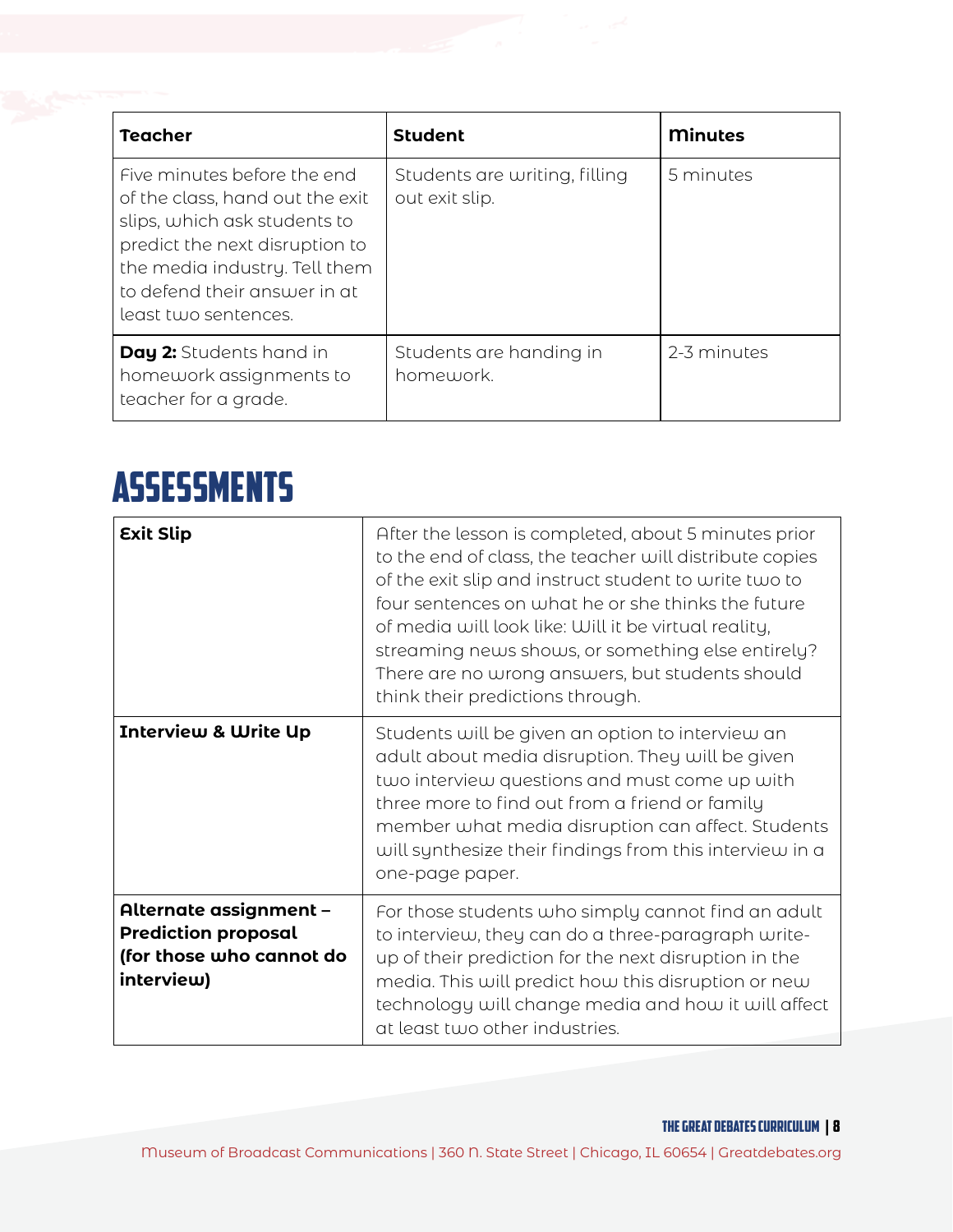# Adaptations or Accommodations needed

| <b>Learners</b>            | <b>Adaptations/Accommodations</b>                                                                                                                                                                                                                                                                                                                                                                                                                                                                                                                                                                                           |
|----------------------------|-----------------------------------------------------------------------------------------------------------------------------------------------------------------------------------------------------------------------------------------------------------------------------------------------------------------------------------------------------------------------------------------------------------------------------------------------------------------------------------------------------------------------------------------------------------------------------------------------------------------------------|
| <b>Highly Proficient</b>   | The assignments leave room for highly proficient<br>students to go above and beyond, if they would<br>like. For example, the outline includes optional<br>extra lines for more answers, and for highly<br>proficient students, there is a supplemental<br>reading to help them reach a higher level of<br>thinking on this topic.<br>NOTE: Presidential reading materials are divided<br>by difficulty of readings: Theodore Roosevelt's<br>materials are the most difficult, so those students<br>needing more of a challenge should be placed in<br>that group.                                                           |
| ELL                        | Students have the option to work in pairs to get<br>help on difficult topics or words. Additionally,<br>students can use the computers or iPads needed<br>for this lesson to help them translate words that<br>can be confusing. Teacher will be on hand to help<br>explain any difficult concepts.<br>Presidential reading materials are divided<br>by difficulty of readings: Franklin Roosevelt's<br>materials are moderately difficult, Harry Truman's<br>are easy, Barack Obama's are easy, and mostly<br>viewed or easily read. Teacher can place students<br>into the group that they can most easily<br>succeed in. |
| <b>Struggling Learners</b> | Students have the option to work in pairs to get<br>help on difficult topics or words. Additionally,<br>students can use the computers or iPads needed<br>for this lesson to help them look up words that<br>can be confusing. Teacher will be on hand to help<br>explain any difficult concepts.<br>Presidential reading materials are divided<br>by difficulty of readings: Franklin Roosevelt's<br>materials are moderately difficult, Harry Truman's<br>are easy, Barack Obama's are easy, and mostly<br>viewed or easily read. Teacher can place students<br>into the group that they can most easily<br>succeed in.   |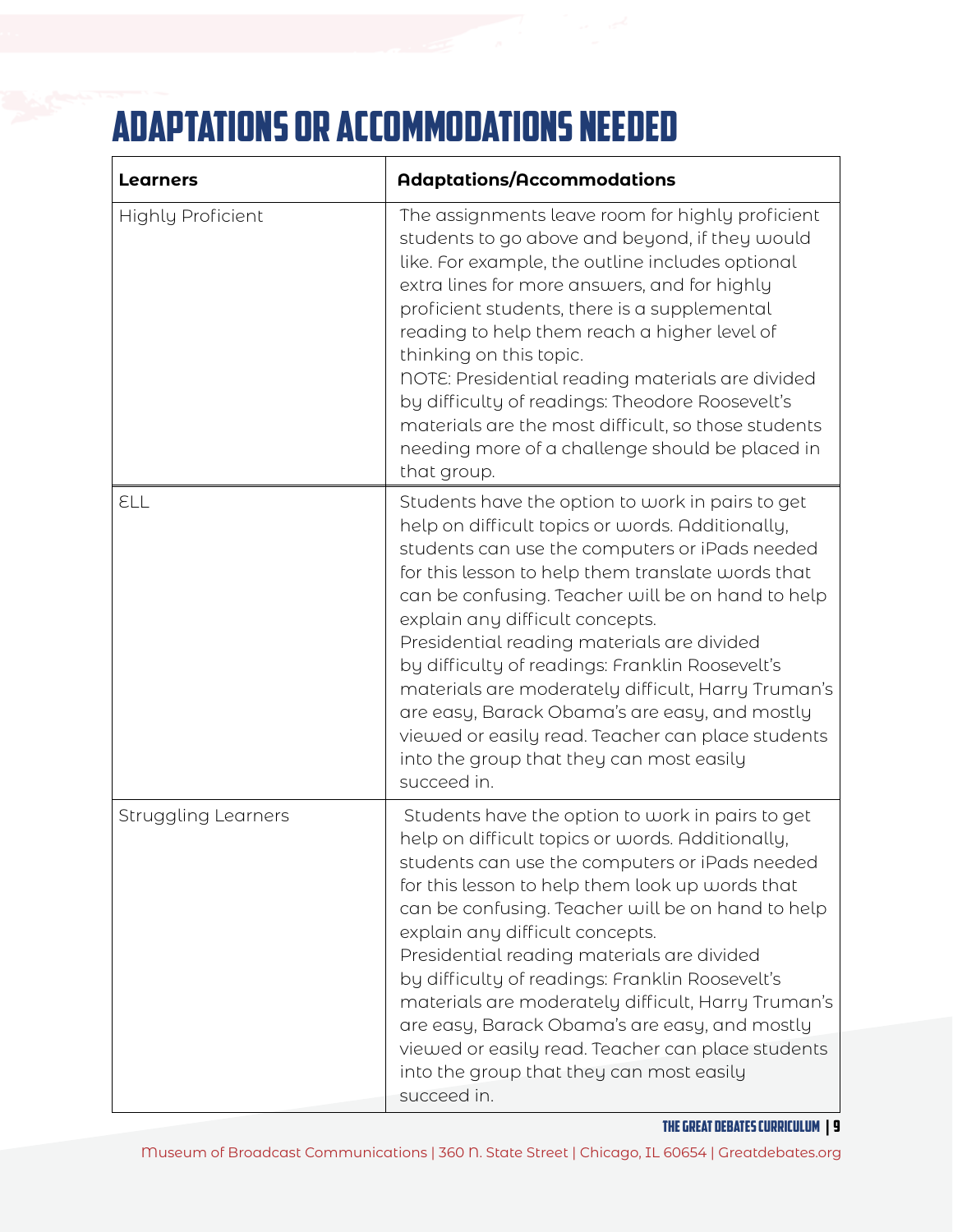

### **GENERAL ARTICLES:**

- Video for **[introductory activity.](https://blog.marketresearch.com/disruption-in-media-and-entertainment)**
- Article on the **[evolution of journalism.](https://www.universalclass.com/articles/writing/journalism-a-brief-history.htm)**
- Article on **[media disruption.](https://courses.lumenlearning.com/americangovernment/chapter/the-evolution-of-the-media/)**

### **PRESIDENT THEODORE ROOSEVELT:**

• Please note that the articles on President Theodore Roosevelt and President Franklin Roosevelt are attached below.

### **PRESIDENT FRANKLIN ROOSEVELT:**

- Articles attached below.
- [President Roosevelt's](https://www.c-span.org/video/?298210-1/president-franklin-roosevelts-fireside-chat) **first "Fireside Chat"** audio.
- President Roosevelt's **[World War II "Fireside Chat"](https://www.youtube.com/watch?v=tiqu3KhCUKc)** audio.

### **PRESIDENT HARRY TRUMAN:**

- Article on **[first televised speech.](https://www.politico.com/story/2017/10/05/first-televised-white-house-address-oct-5-1947-243412)**
- [President Truman's](https://www.c-span.org/video/?3389-1/harry-truman-accepts-1948-democratic-presidential-nomination) **televised speech.**

### **PRESIDENT BARACK OBAMA:**

- [President-elect Obama's](https://www.youtube.com/watch?v=LEo7lzfpdCU) **acceptance speech.**
- [President Obama's](https://twitter.com/potus44?lang=en) **archived Twitter** account.
- [Huffington Post article on the](https://www.huffpost.com/entry/european-reaction-to-us-election_n_2077351) **reelection of President Obama.**

## **SUPPLEMENTAL READING FOR STUDENTS WHO HAVE EXTRA TIME ON THEIR HANDS:**

• **[Social media disruption.](https://www.forbes.com/sites/nicolemartin1/2018/11/30/how-social-media-has-changed-how-we-consume-news/#4ea829813c3c)**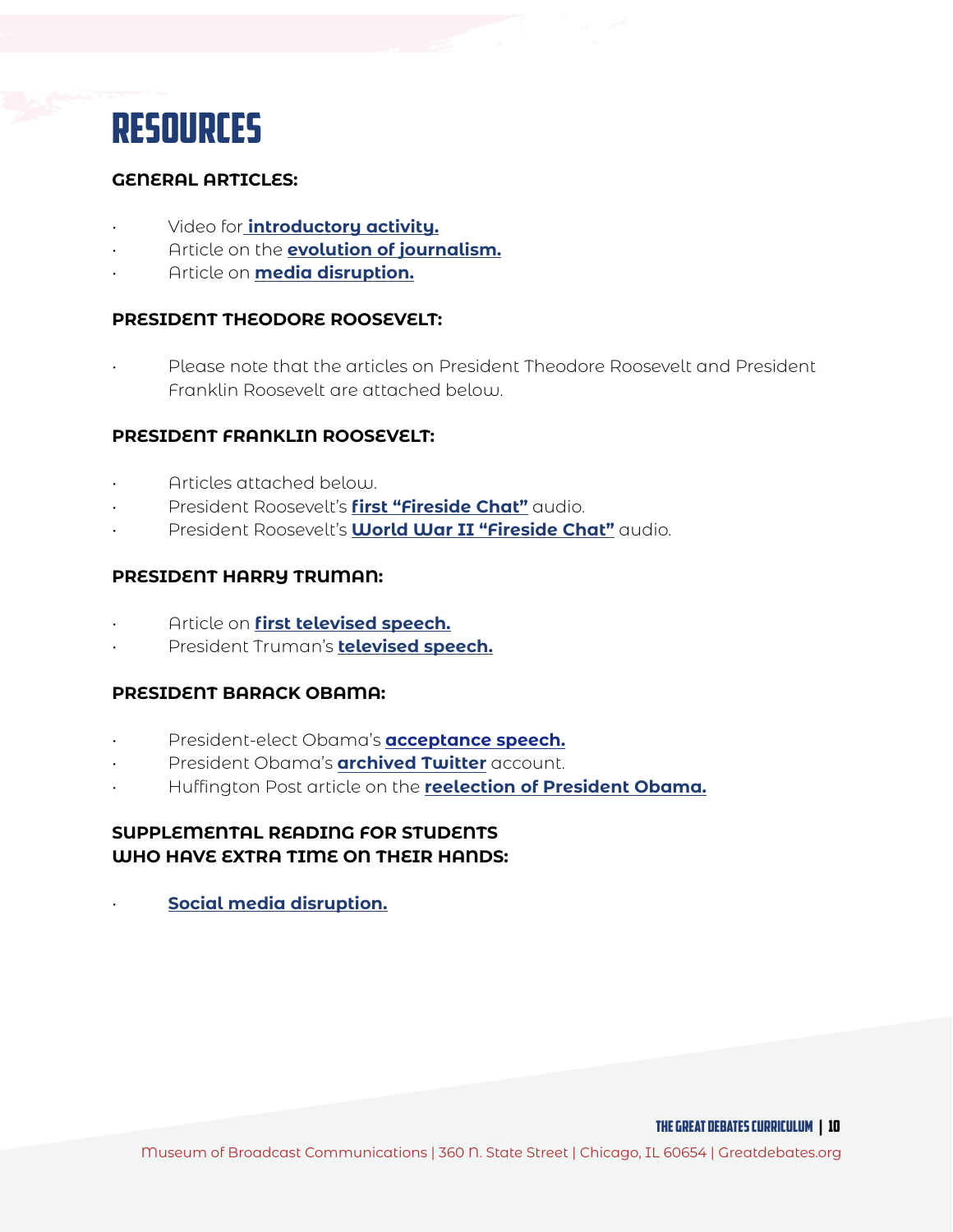# The Great Debates IE HISTORY OF VOTING RIGHTS franklin roosevelt- news print examples

**PRESIDENTIAL POLL**<br>*Wall Street Journal (1923 - Current file);* Sep 17, 1932;<br>ProQuest Historical Newspapers: The Wall Street Journal<br>pg. 8

President Hoover 1 Terare Theorem Pranklin D.<br>Roosevelt by 383 votes in returns Friday<br>from ten cities in the Literary Digest's Presi-<br>dential poll. Roosevelt was ahead in returns<br>from ten others.

| .                    |        |             |
|----------------------|--------|-------------|
|                      | Hoover | Roosevelt   |
| Palo Alto, Cal       | 118    | -77         |
| Sacramento, Cal      | -94    | 325         |
| Hartford, Conn       | 698    | 379         |
| Fitchburg, Mass      | - 55   | 48          |
| Springfield, Mass    | 446    | 238         |
| Newark, N. $J_{1},,$ | 976    | 641         |
| Reading, Pa          | 234    | 355         |
| Charleston, W. Va    | 111    | 229         |
| Wheeling, W. Va      | - 33   | 96          |
| Salt Lake City       | 186    | 380         |
| Totale               | 2851   | <b>7468</b> |

reed with permission of the copyright owner. Further reproduction

**WEEK'S OUTSTANDING BROADCASTS** *New York Times (1923-Current file);* Sep 11, 1932; ProQuest Historical Newspapers: The New York Times pg. XX8

#### WEEK'S OUTSTANDING BROADCASTS

 $(Sept. 11-17)$ (Time Is P. M., Eastern Daylight Saving, Unless Otherwise Indicated)

**TODAY**<br>
11:00-11:30 A. M.-Broadcast From S. S. Ready Off Nonsuch Island,<br>
Bernuda; Description of Preparations to Lower William Beebe<br>
Half Mile Under Sea-WEAF, WJZ.<br>
1:00-2:30-Symphony Concert, Direction Erno Rapee-WEAF

1:00-2:30—Symphony Concert, Direction Erno Rapee–WEAF.<br>1:00-2:30—Symphony Concert, Direction Erno Rapee–WEAF.<br>1:00-1:30—'Wages and Hours," John L. Lewis, President United<br>2:00-2:30—Broadcast From Under Sea: William Beebe D

#### MONDAY

MONDAY<br>
6:45-7:00-"The Citizens Budget Commission," Anton L. Trunk,<br>
President Real Estate Board of New York-WOR.<br>
9:15-9:30--"Campaign Issues," Senator W. Warren Barbour of New<br>
10:30-11:00--"Campaign Talk," Mrs. Franklin

Sentative Ruth Bryan Owen of Florida-WEAF.<br>
6:20-6:30-''What the Citizens Budget Commission Has Done," Henry<br>
Morgenthau, Former American Ambassador to Turkey-WJZ.<br>
8:00-3:20-''Issues Above the Parties," Professor A. R. Ha

WEDNESDAY

## 6:39-6:45-"Essential Functions of Municipal Government and Their<br>Cost," William Church Osborn, Fresident Children's Aid<br>Society--WABC.

10:30-10:45-"Phases of the Political Campaign," Norman Thomas, Socialist Candidate for the Presidency-WJZ.

Socialist Candidate for the Presidency-WJZ.<br>
THURSDAY<br>
9:00-9:30--"The Finitude of Space," Sir Arthur Eddington, British<br>
Scientist-WEAF.<br>
mpp.part

#### FRIDAY

1:80-2:30-Unveiling of Statue of the Boy Lincoln, Fort Wayne, Ind.;<br>Speakers, Senator James E. Watson of Indicns, Secretary of<br>Agriculture Arthur M. Hyde-WJZ.<br>8:00-9:00-Concert Orchestra; Cavaliers Quartet; Jessica Dragone

#### **SATURDAY**

SATURDAY<br>
SATURDAY<br>
2:15-3:00-"The Constitution in a Changing Society," Newton D.<br>
Baker, Former Secretary of War, From Cleveland-WEAF.<br>
5:36-5:45-1"Constitution Day and the D. A. R. " Mrs. William O.<br>
Pouch, Vice Preside

lution-WJZ.<br>
8:00-9:00-Little Symphony Orchestra; Herma Menth, Piano-WOR.<br>
9:30-10:00-Constitution Day Address, Attorney General William D.<br>
Mitchell-WEAF.

**FLOOD OF TELEGRAMS AT ROOSEVELT HOME: Relief of Friends Over His Escape Is Shown Party Conder to the New York Times<br>***New York Times (1923-Current file);* **Feb 17, 1933; ProQuest Historical Newspapers: The New York Times** 

### **FLOOD OF TELEGRAMS** AT ROOSEVELT HOME

pg. 3

#### **Relief of Friends Over His Es**cape Is Shown in Many Telephone Calls.

A policeman stationed outside the town house of Franklin D, Roosevelt at 49 East Sixty-fifth Street, and an almost uninterrupted arrival of messenger boys with telegrams were the only outward indications there yesterday of the dramatic incident in Miami, where the President-elect narrowly es-

dramatic incluent in miami, where<br>the President-elect narrowly estable the President-elect narrowly establed went on as usual in the ab-<br>hold went on as usual in the ab-<br>sence of Mr. Roosevelt and of Mrs.<br>Roosevelt, who we

et a statement was a statement when the two chlodits o'clock, when her two children, Anna Eleanor and Curtis Roosevelt Dall, returned with their nurse from a fresh-air outing, Anna, who is past 5, fell off her before the n

their tears as soon as they were<br>their tears as soon as they were<br>stationed outside the home, when<br>the family is in the city, since the<br>election. A number of curious past-<br>server the election. A number of curious past-<br>ele

produced with permission of the copyright owner. Further reproduction prohibited without permission.

roduced with permission of the copyright owner. Further reproduction prohibited without permission.

#### THE GREAT DEBATES curriculum | 11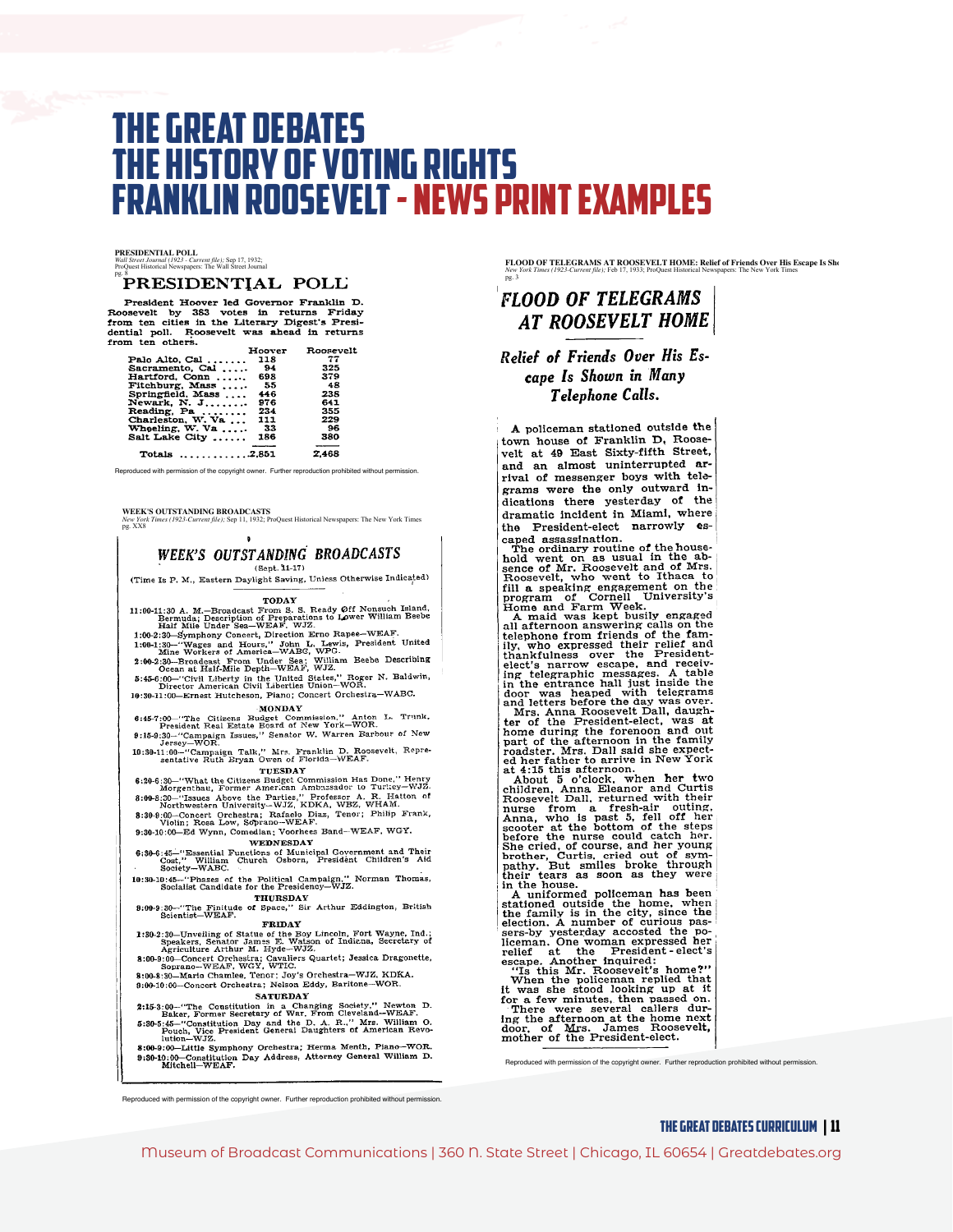# The Great Debates The history of voting rights theodore roosevelt- news print examples

**COL. ROOSEVELT'S BUSY DAY.: Vice President Held Three Receptions in the Oranges.** *New York Times (1857-1922);* Jul 2, 1901; ProQuest Historical Newspapers: The New York Times pg. 2  $\sim$ 

#### COL. ROOSEVELT'S BUSY DAY.

#### Vice President Held Three Receptions in the Oranges.

ORANGE, N. J., July 1.--The receptions<br>to Vice President Theodore Roosevelt in<br>this city and at West Orange to-night were<br>well attended. The first was that held on the lawn of his sister, Mrs. Douglas Robin-

the lawn of his sister, Mrs. Douglas Robinson, on the Orange Mountains. It was very<br>An informal.<br>At the West Orange High School Col.<br>Hoosevelt was introduced by William Read<br>Howe to a large crowd. The third and ast<br>recepti

oduced with permission of the copyright owner. Further reproduction prohibited without permi

**Roosevelt Goes to Washington To-day.**<br>New *York Times (1857-1922); Ma*r 2, 1901; ProQuest Historical Newspapers: The New York Times<br>pg. 1

Roosevelt Goes to Washington To-day. OYSTER BAY, L. I., March 1.-Vice Pres-MOTSTER BAT, L. I., March 1.- Vice Tree<br>ident-elect Theodore Roosevelt and family<br>will leave Sagamore Hill early to-morrow will leave Sagamore Hill early to-morrow<br>morning, en route to Washington. Only a<br>short stop will be made in New York. In<br>Washington they will be the guests of<br>Lieut. Commander and Mrs. Cowles. Mrs.<br>Collection and Mrs. We C

Reproduced with permission of the copyright owner. Further reproduction prohibited without permission.

**Mr. Roosevelt on a Coyote Hunt.**<br>New *York Times (1857-1922); A*ug 6, 1901; ProQuest Historical Newspapers: The New York Times<br>pg. 6

# Mr. Roosevelt on a Coyote Hunt. COLORADO SPRINGS, Col., Aug. 5.-Vice President Theodore Roosevelt left<br>here to-day for a three days' coyote chase<br>in the vicinity of Fountain, eighteen miles<br>south of this city. He was accompanied by<br>R. B. Stewart of this city. Alfred Cowles<br>of New York,

Reproduced with permission of the copyright owner. Further reproduction prohibited without permission.

**MR. THEODORE ROOSEVELT: Varied Career of the Next President of the ...**<br>*New York Times (1857-1922);* Sep 14, 1901; ProQuest Historical Newspapers: The New York Times<br>pg. 2

#### MR. THEODORE ROOSEVELT



Reproduced with permission of the copyright owner. Further reproduction prohibited without permission.

THE GREAT DEBATES curriculum | 12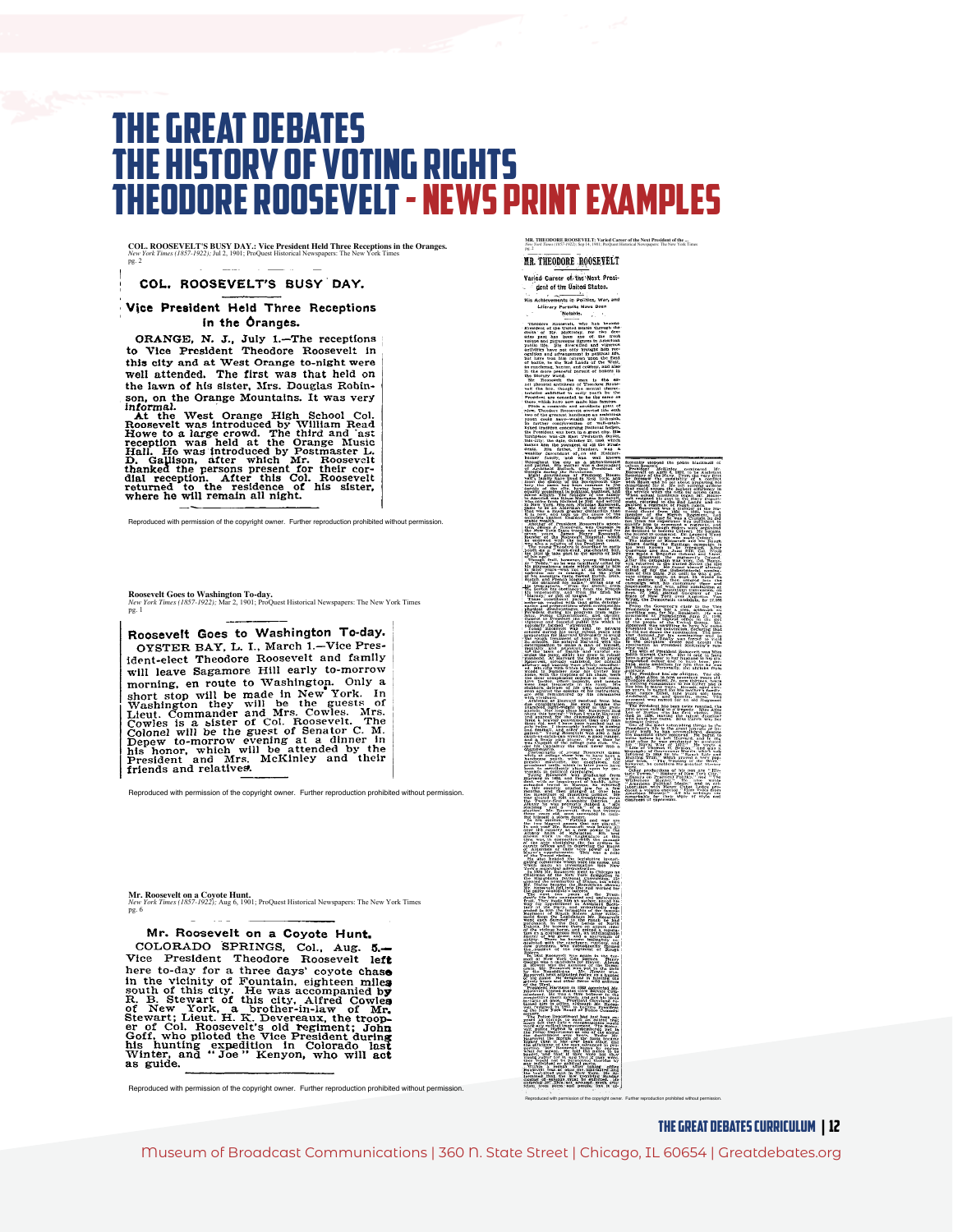# The Great Debates The history of voting rights theodore roosevel- news print examples cont.

**MR. ROOSEVELT IS NOW THE PRESIDENT: Will Continue Unbroken the Policy ...**<br>New York Times (1857-1922); Sep 15, 1901; ProQuest Historical Newspapers: The New York Times<br>*Ne. 1*<br>pg. 1



**OATH SOLENNITY SPOKEN** one at has not friend sponsor in the figure of the signal in the signal of the signal of the signal of the signal of the signal of the signal of the signal of the signal of the signal of the signal

Agreed to the Southern the method in ancheige method in the constraint in the constraint in the southern in the southern in the southern term in the southern term in the southern term in the southern term in the southern

of his carrier as a neuron to "most of the President Roosevelt and ...<br>bosons . With him secan Will- Judge Rassi-and and<br>. however, while the secand state of the secand state of the properties. The<br>asymptotic secretary an

Reproduced with permission of the copyright owner. Further reproduction prohibited without permission.

In<br>the Griene has threes. Then he centre-  $\begin{bmatrix} \text{poly}(r) \\ \text{poly}(r) \end{bmatrix}$  and<br> $\begin{bmatrix} \text{poly}(r) \\ \text{poly}(r) \end{bmatrix}$  and  $\begin{bmatrix} \text{poly}(r) \\ \text{poly}(r) \end{bmatrix}$  and<br> $\begin{bmatrix} \text{poly}(r) \\ \text{poly}(r) \end{bmatrix}$  and  $\begin{bmatrix} \text{poly}(r) \\ \text{poly}(r) \end{bmatrix}$  and<br> $\begin{bmatrix} \text$ **SENATOR HANNA'S APPEARANCE.** 

SENATOR HANNA'S APPEARANCE.<br>The was less than a half hour actor Pre-<br>facet Roosevelt had taken the oath that<br>a carriage drove up to the Wilsox home<br>containing Secarator Mark Hanna and his<br>private secretary. The Senator net TO CONTINUE MORINLEY'S POLICY

3780<br>24 in the simulation in the simulation in the simulation in the simulation for the simulation of the simulation of the simulation of the simulation of the simulation of the simulation of the simulation of the simulat

For a mean-ta source age of the state in the lattice in the lattice state of the state of the state of the state of the state of the state of the state of the state of the state of the state of the state of the state of t

Produced With permission of the copyright owner. Further reproduction production problem to the copyright owner. Further reproduction production production permission. Further reproduction permission permission. President

**PRESIDENTIAL POLITICS.: Roosevelt's Nomination Now Conceded by Everyone.<br>Wall Street Journal (1889-1922); Feb 24, 1904;<br>ProQuest Historical Newspapers: The Wall Street Journal** pg. 2

Roosevelt's Nomination Now Conceded by Everyone.

Washington—The donth of Sanator Haman has re-<br>merced the land of Sanator Haman has re-<br>merced the land of sanatoric distribution for the sand case.<br>While it can be stated in the meat positive derma distribution<br>for the sa

Reproduced with permission of the copyright owner. Further reproduction prohibited without permission.

#### **THE GREATEST OF PROBLEMS.** *Wall Street Journal (1889-1922);* Nov 19, 1903; ProQuest Historical Newspapers: The Wall Street Journal pg. 1

THE GREATEST OF PROBLEMS.

sameling in Absolution 3.4 of **2.0** and 2.6 and 2.6 and 2.6 and 2.8 and 3.4 and 3.4 and 3.4 and 3.4 and 3.4 and 3.4 and 3.4 and 3.4 and 3.4 and 3.4 and 3.4 and 3.4 and 3.4 and 3.4 and 3.4 and 3.4 and 3.4 and 3.4 and 3.4 a

Reproduced with permission of the copyright owner. Further reproduction prohibited without permission.

#### THE GREAT DEBATES curriculum | 13

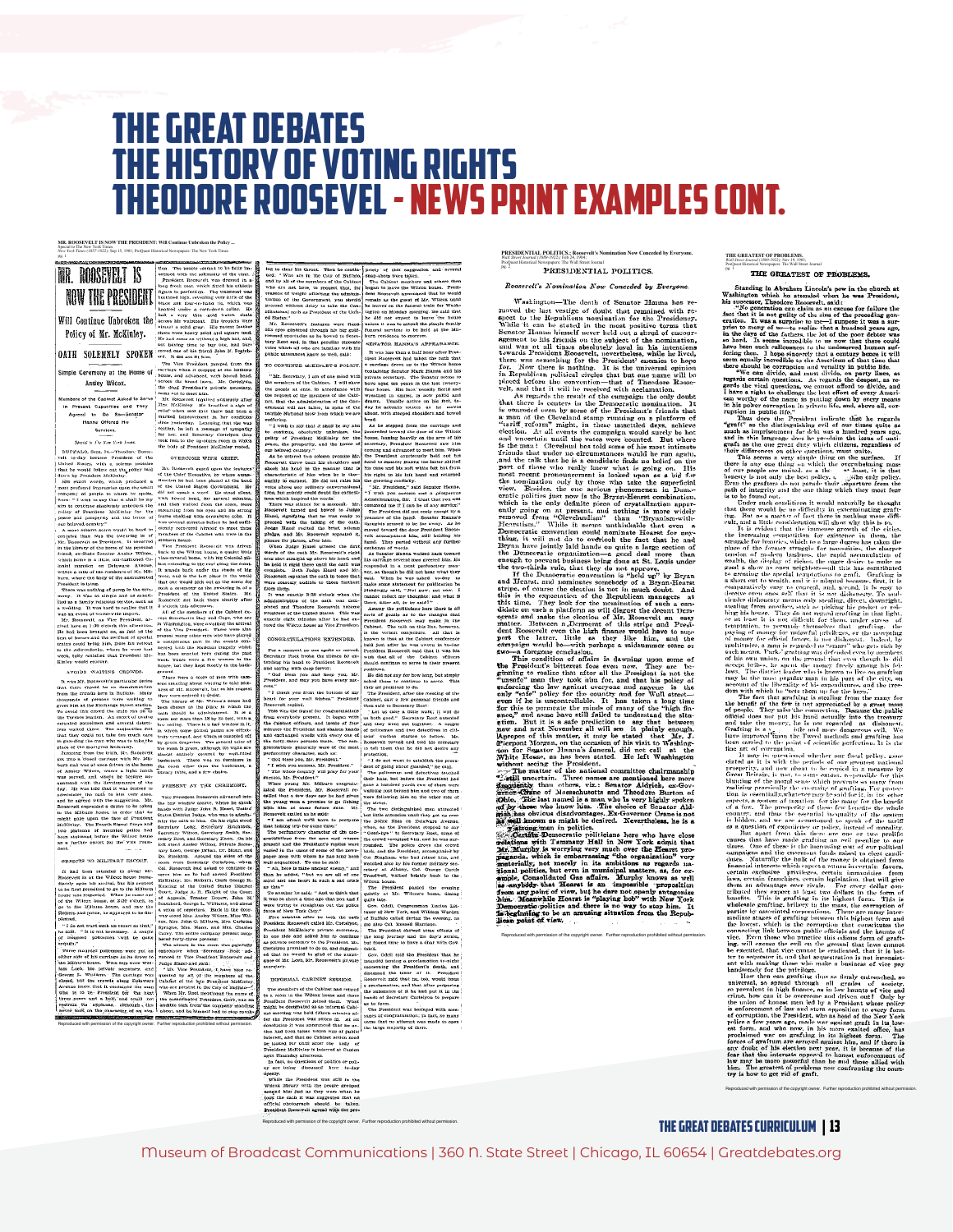# The Great Debates The history of voting rights HOMEWORK - teacher's key

**Name: Class Period:**

# The Three Branches of the U.S. Government and TV

**Directions: Please fill out every box as you research each branch of government. You do not need to write in full sentences, but be prepared to discuss your answers with the class.** 

| TITLE:                                      | Is this person's<br>speech governed<br>by a set of rules?<br>Circle one | Is this person<br>heavily televised? | Is this person on<br>television every<br>time he or she<br>works? (Does<br><b>C-Span televise</b><br>this person's job?)                                        | <b>Does television</b><br>coverage of this<br>person affect his<br>or her discourse?<br>Explain your<br>answer. |
|---------------------------------------------|-------------------------------------------------------------------------|--------------------------------------|-----------------------------------------------------------------------------------------------------------------------------------------------------------------|-----------------------------------------------------------------------------------------------------------------|
| <b>President</b>                            | <b>Yes</b><br>no                                                        | <b>Yes</b><br>no                     | <b>Yes, because the</b><br>president has<br>to remember to                                                                                                      | Yes, social media,<br>radio advertising, and                                                                    |
|                                             |                                                                         |                                      | maintain his image as<br>well as his policies.                                                                                                                  | newspaper interviews<br>are still relevant to<br>the conversation.                                              |
| <b>U.S. Senator</b>                         | <b>yes</b><br>no                                                        | <b>yes</b><br>no                     | <b>Yes, because senators</b><br>are more well-known<br>than representatives,<br>so they have to think of<br>their image on television<br>when doing their work. | Yes, social media,<br>internet news, etc.                                                                       |
| <b>u.s.</b><br>Representative               | <b>Yes</b>                                                              | <b>yes</b>                           | <b>Both yes and no</b><br>answers acceptable                                                                                                                    | Yes, social media,<br>internet news, etc.                                                                       |
|                                             | no                                                                      | no                                   | with an explanation.                                                                                                                                            |                                                                                                                 |
| <b>U.S. Supreme</b><br><b>Court Justice</b> | <b>Yes</b>                                                              | <b>yes</b>                           | <b>Both yes and no</b><br>answers acceptable                                                                                                                    | Yes, social media,<br>internet news, etc.                                                                       |
|                                             | no                                                                      | no                                   | with an explanation.                                                                                                                                            |                                                                                                                 |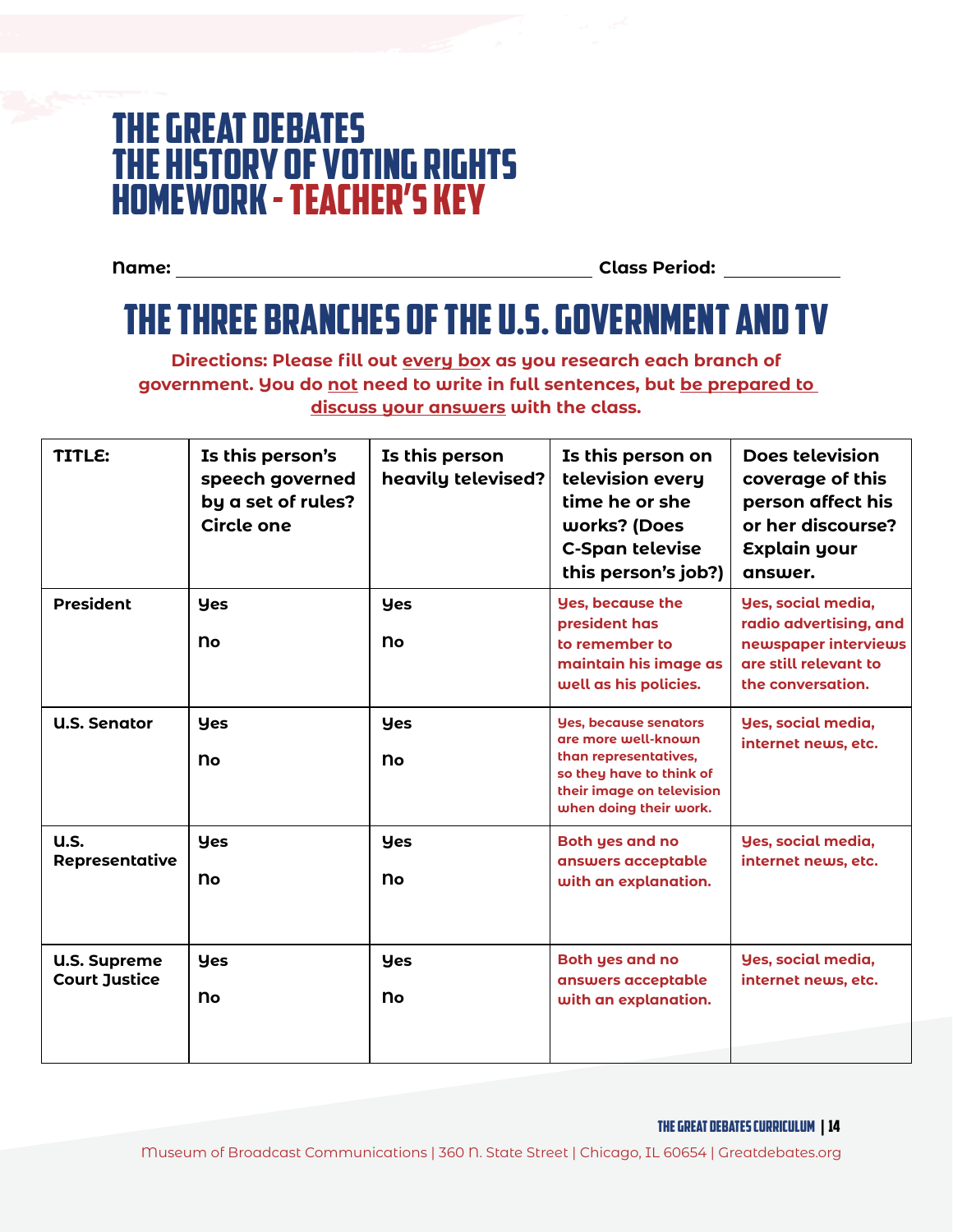# The Great Debates Broadcast Industry+Technological Evolution =Societal Disruption HOMEWORK - teacher's key

**Name: Class Period:**

# Outlining Disruption in the Media Industry

**Directions: Please fill out at least three media disruptions and at least two industries affected by each shift in media. You may use the articles to help you find your answers, or your own ideas. You do not need to write in full sentences, but be prepared to discuss your answers with the class.** 

| <b>EARLIEST MEDIA:</b><br>Newspapers, circulars, or News magazines                            | <b>INDUSTRIES AFFECTED:</b><br>$\cdot$ Printing<br>· Advertising<br>· Education (Colleges)<br>· Politics                                      |
|-----------------------------------------------------------------------------------------------|-----------------------------------------------------------------------------------------------------------------------------------------------|
| <b>DISRUPTION 1:</b><br>Radio                                                                 | <b>INDUSTRIES AFFECTED:</b><br>· Advertising<br>$\cdot$ Music<br>· Entertainment<br>· Politics (FDR's "Fireside Chats")                       |
| <b>DISRUPTION 2:</b><br>TV                                                                    | <b>INDUSTRIES AFFECTED:</b><br>· Entertainment<br>· Advertising<br>· Politics                                                                 |
| <b>DISRUPTION 3:</b><br><b>Tnternet</b>                                                       | <b>INDUSTRIES AFFECTED:</b><br>· Advertising<br>· Retail Industry - online shopping<br>· Health care - e-visits, scheduling<br>· Mail - email |
| <b>DISRUPTION 4: (OPTIONAL)</b><br>Social Media, Virtual Reality,<br>Streaming Services, etc. | <b>INDUSTRIES AFFECTED:</b><br>· Entertainment<br>· Advertising<br>· Psychology - new studies related to<br>screen time                       |

#### THE GREAT DEBATES curriculum | 15